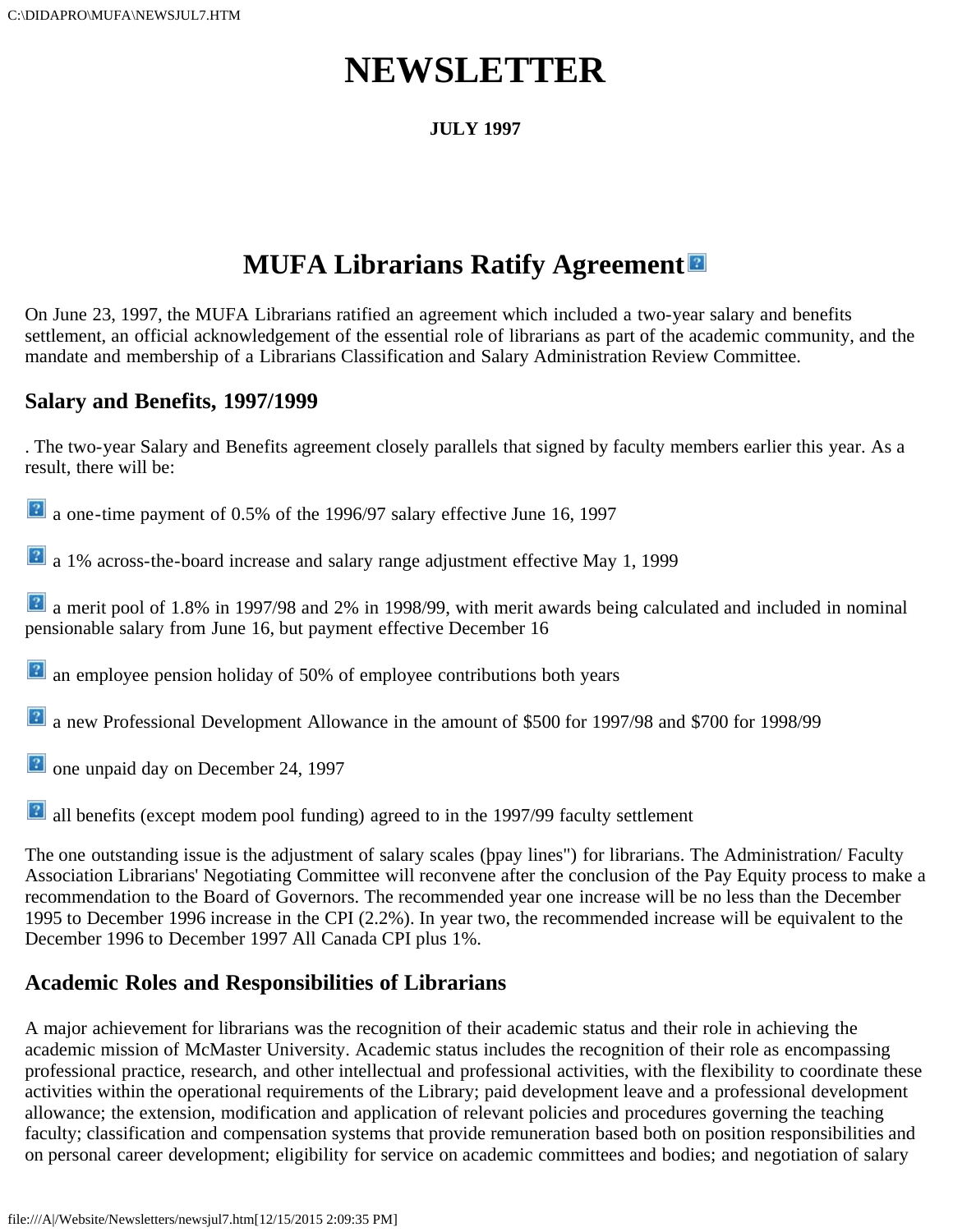and benefits in the context of remuneration to the teaching faculty.

## **Librarian Classification & Salary Administration Review Committee**

In order to ensure that the classification and compensation systems integrate and remunerate both position responsibilities and personal career development, a review of the current systems for librarians will take place. Particular attention will be paid to the way in which librarians are classified at McMaster and at other appropriate universities in light of their academic status; changes in the way other positions are classified at McMaster; identification of the strengths and weaknesses of the current system; and the integration in as seamless a manner as possible of all of the elements of the classification and performance evaluation systems. The committee is to make appropriate recommendations to the Provost by January 15, 1998.

## **The Negotiation Process**

The Administration/Faculty Association Librarians' Negotiating Committee consists of Liz Bayley, Bernadette Lynn, Les Robb, and Carl Spadoni representing MUFA, and Graham Hill (University Librarian), Jim Johnson (past Dean of Social Sciences) and Michael Ouellette (Human Resources Administrator, Libraries) representing the Administration. As the notes of the sixth meeting stated:

The negotiating committee concluded the first ever round of Librarian negotiations well before the planned end of the day, having achieved a great deal in six relatively short negotiating sessions.

On-going tasks include formulating a policy for the Professional Development Allowance, and examining other faculty and staff policies for review in the Fall.

*Liz Bayley MUFA Librarians' Negotiating Committee*

#### $\overline{?}$

## $\blacksquare$  New Member-at-Large

David G. Jones, an assistant professor in the Department of Computer Science and Systems, joined the MUFA Executive as a member-at-large on June 27. He replaces Fred L. Hall, who resigned because of the increased responsibilities and time commitment associated with his appointment as Director of the new School of Geography and Geology.

A native of Toronto, Dr. Jones did his doctoral studies at Stanford University, and held a post-doctoral fellowship at U.C. Berkeley before taking a faculty position at McGill University. He joined McMaster in 1994, and is currently doing research in computational vision. Members may have heard or read media interviews with Dr. Jones on issues relating to civil liberties in cyberspace in his role as President of Electronic Frontier Canada.

*C. Beattie, MUFA President*

## **Disabilities Awareness Week 1997**

 $|2|$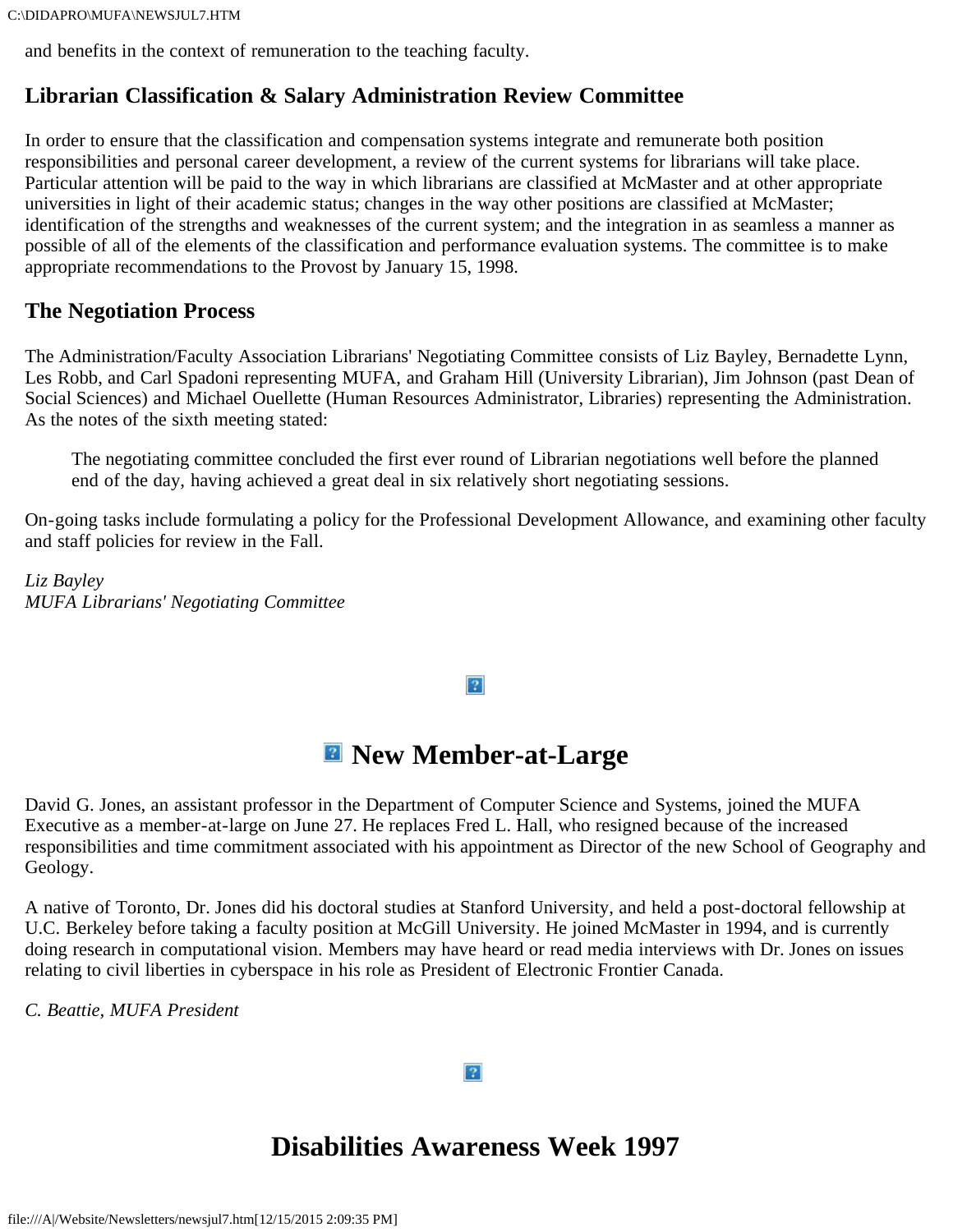#### **Bridging the Gap between Faculty & Students**

**P** From September 22 to 26, 1997 the McMaster Special Needs Association (MacSNA) will be presenting Disabilities **Awareness** Week in conjunction with the Centre for Student Development.

What, you may ask, is this doing in the MUFA *Newsletter*? Students, not faculty, seem to be the focal point of the week. Indeed, students are heavily involved in this series of events -- MacSNA is a student organization and the name Centre for Student Development speaks for itself. Ultimately though, it seems to me that a university should be a community -- a community of people united by the desire to learn, not only about academic disciplines, but also about each other.

**Speaking for itself...speaking for oneself.** Yes, self-advocacy is an important aspect of raising **awareness**, but it is not all that productive for students with disabilities to speak only amongst themselves. To extend this idea, it is not all that productive for students in general to speak only amongst themselves. So we ask you, the faculty, our professors, those sometimes intimidating vast stores of knowledge, to **speak** with us, to **listen** to us, and just maybe you will **learn** from us.

Consider that there are **over 300** students with disabilities who attend McMaster University. Consider that any of these students could easily land in your classrooms. Consider that these students have chosen to pursue a university education, many of them conscious of the extra challenges that they will face because of their disabilities. We ask you to reward their **courage** by considering their differing **perspectives.**

The spirit of Disabilities Awareness Week is one of **community** -- we truly do want to **"work together to learn together"**. Spread the word. **Watch** and **listen** for more details in September.

**Monday, September 22**, 1-4 pm, The Disabilities Simulation Endurance Race; **Tuesday, September 23**, 10 am to 3:30 pm, Supplier/Agency Fair, Ewart Angus Centre; **Wednesday, September 24**, 7:30 pm, Wheelchair Basketball Game, Burridge Gym. For more information, or if you are interested in **participating** in the Disabilities Simulation Endurance Race, please contact Carolyn You at extension 27550 or 24711.

*Carolyn You Coordinator, Disabilities Awareness Week*

 $\overline{?}$ 

 $|2|$ 

## **BALLOT RESULTS**

## **PENSION PLAN**

I have counted the ballots which were distributed to all full members of the Faculty Association on May 26, 1997 requesting a YES or NO response to the following question:

*I approve the Proposal contained in A. L. Darling's memo to the Finance Committee dated May 15, 1997 which would result in five plan changes that will increase the liabilities of the Pension Plan by approximately \$4 million and will allow the University to pay from the Salaried Pension Plan the remaining CPP bridge benefits from July 1997 onwards to those who retired in the early retirement program of 1996 and 1997.*

#### **RESPONSES**